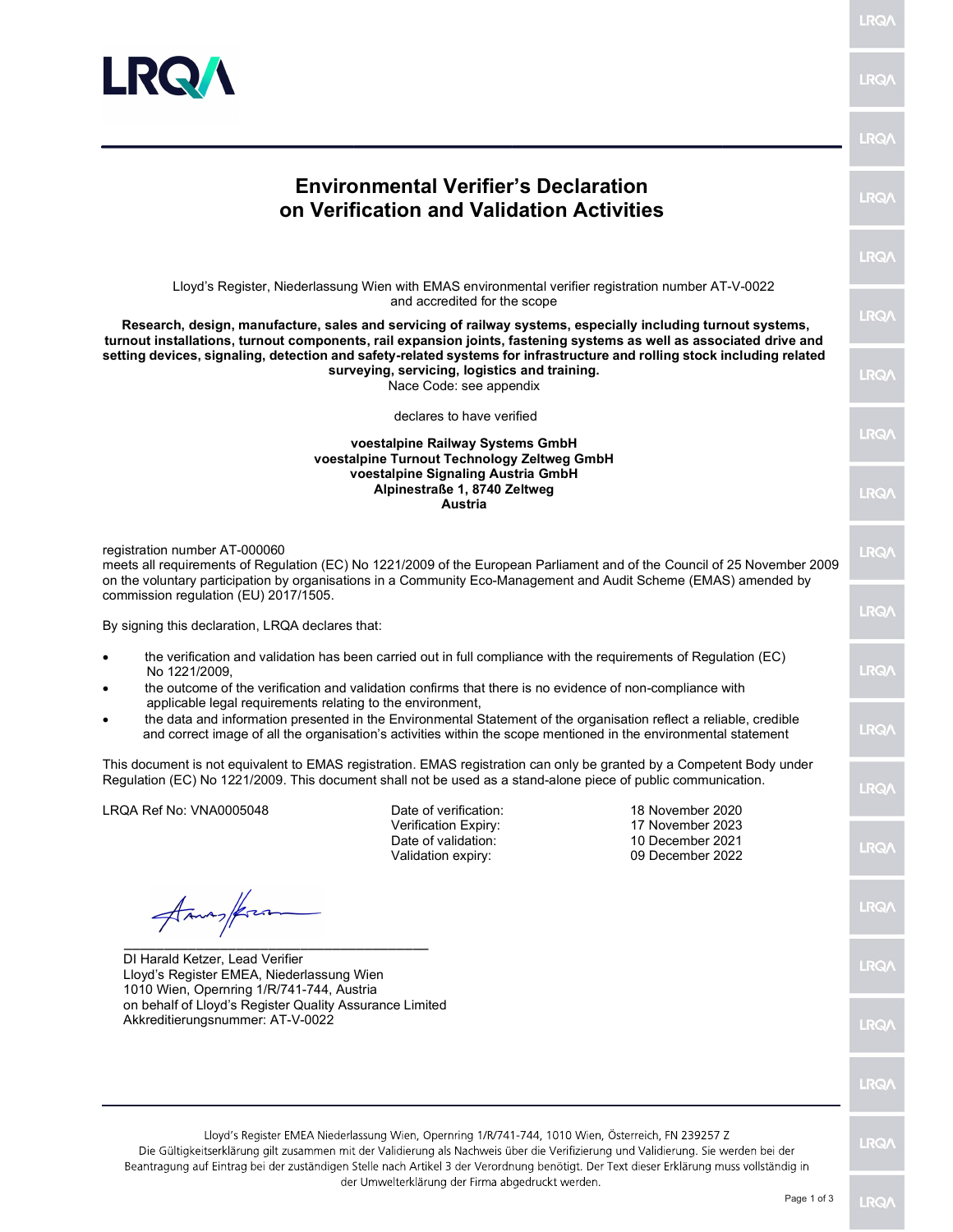

LRQ/

 $RQ$ 

#### $RO$ Environmental Verifier's Declaration on Verification and Validation Activities  $RQ/$ Certificate Schedule Locations: Activities: LRQ/ voestalpine Railway Systems GmbH Research, design and sales of railway systems, especially including turnout systems, turnout installations, turnout components, rail expansion Alpinestraße 1, 8740 Zeltweg LRQ/ joints, fastening systems, sleepers//bearers as well as associated drive Austria and setting devices, signaling, detection and safety-related systems for infrastructure and rolling stock including related surveying, servicing, logistics and training. LRQ/ Corporate management, strategy and product management. voestalpine Railway Systems GmbH Kerpelystraße 199, 8700 Leoben Austria  $RQ/$ voestalpine Turnout Technology Research, design, manufacture, sales and servicing of turnout systems, turnouts, turnout components and rail expansion joints. Zeltweg GmbH Alpinestraße 1, 8740 Zeltweg LRQ/ Austria voestalpine Signaling Austria GmbH Research, design, manufacture, sales, inspection and servicing of LRQ/ signaling and detection systems as well as monitoring solutions and Alpinestraße 1, 8740 Zeltweg safety-related systems, drive, setting and locking devices, as well as Austria research, design and sales of hollow steel sleepers for railways.  $RQ/$ voestalpine Railway Systems GmbH Sales of railway systems, especially including rails, turnout systems, turnout installations, turnout components, rail expansion joints, fastening Rotenturmstraße 5-9, 1010 Wien systems, sleepers//bearers as well as associated drive and setting LRQ/ Austria devices, signaling, detection and safety-related systems for infrastructure and rolling stock including related surveying, servicing, logistics and training.  $RQ$  $RQ/$ Amms/from LRQ/ \_\_\_\_\_\_\_\_\_\_\_\_\_\_\_\_\_\_\_\_\_\_\_\_\_\_\_\_\_\_\_\_\_\_\_\_\_\_ DI Harald Ketzer, Lead Verifier  $RQ$ Lloyd's Register EMEA, Niederlassung Wien 1010 Wien, Opernring 1/R/741-744, Österreich im Auftrag von Lloyd's Register Quality Assurance Limited Akkreditierungsnummer: AT-V-0022 LRQ/

Lloyd's Register EMEA Niederlassung Wien, Opernring 1/R/741-744, 1010 Wien, Österreich, FN 239257 Z Die Gültigkeitserklärung gilt zusammen mit der Validierung als Nachweis über die Verifizierung und Validierung. Sie werden bei der Beantragung auf Eintrag bei der zuständigen Stelle nach Artikel 3 der Verordnung benötigt. Der Text dieser Erklärung muss vollständig in der Umwelterklärung der Firma abgedruckt werden.

 $RQ$ 

LRQ/